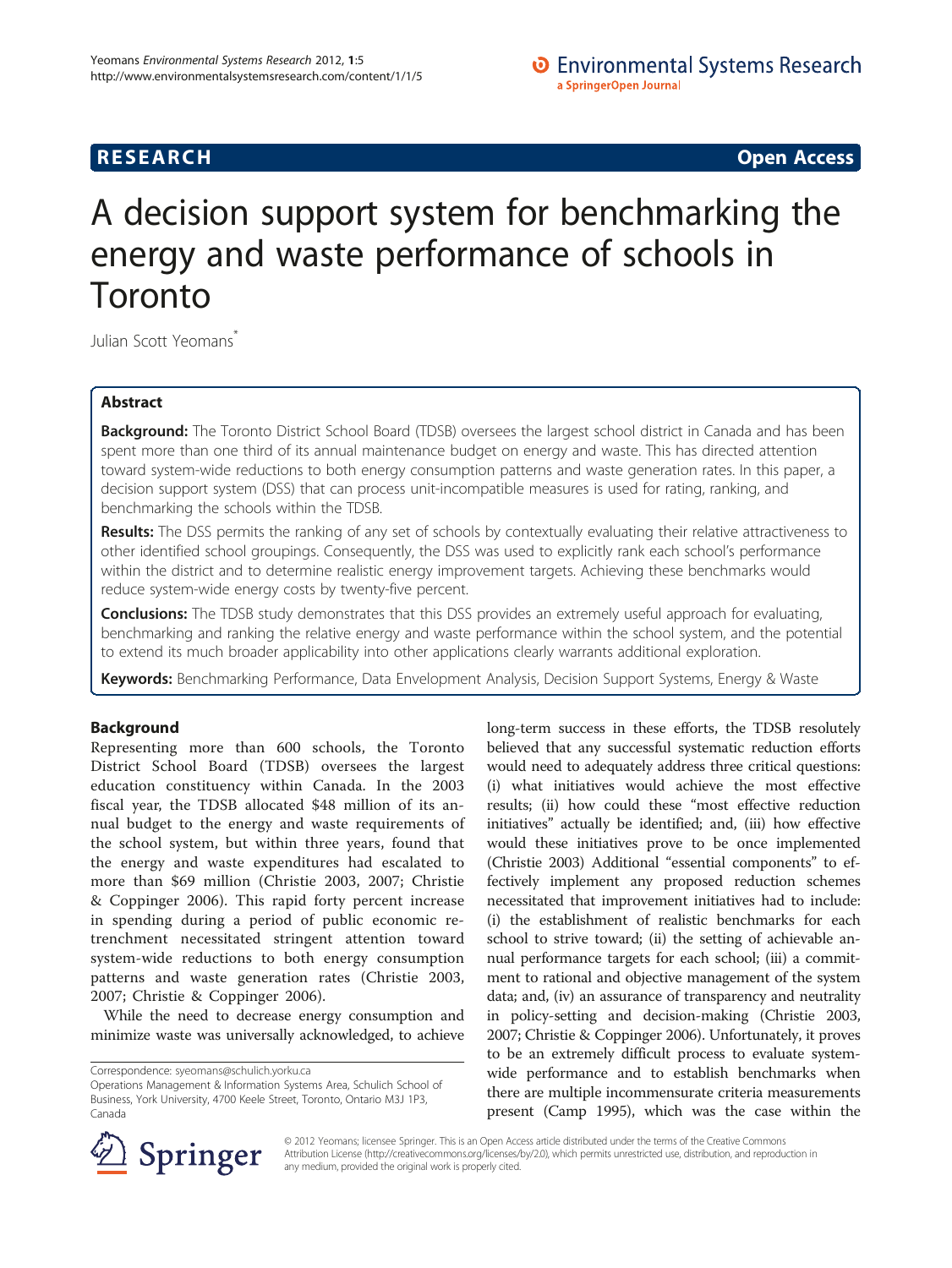budgetary-constrained and politically-charged environment of the TDSB (Christie [2003, 2007;](#page-11-0) Christie & Coppinger [2006\)](#page-11-0).

Decision support systems (DSS) are intelligent information systems based on decision models that can be used to extract large quantities of data from databases, to provide interfaces and methods for effectively processing it, and for deriving meaningful decisions of managerial/economic significance from it. DSS have been used to analyze a wide variety of performance information and to provide a readily-accessible medium for distributing any knowledge generated to a wide variety of stakeholders (Lin et al. [2008\)](#page-11-0). In this paper, a DSS that can simultaneously combine unit-incompatible energy and waste performance measures is introduced for evaluating the system-wide energy and waste performance of the schools within the TDSB. This DSS incorporates several data envelopment analysis (DEA) modules that had been developed in Yeomans [\(2004](#page-11-0)) and threads these modules together using commonly available software (Albright [2010;](#page-11-0) Seref et al. [2007;](#page-11-0) Zhu [2003\)](#page-11-0). The underlying DEA methodology has been shown to hold advantages over many other multicriteria methods by providing an objective decisionmaking tool that does not require variables to have the same scale or conversion weights applied to them (Cook & Zhu [2008](#page-11-0); Zhu [2003](#page-11-0)), while permitting a simultaneous combination of both quantitative and qualitative measures (Cook et al. [1996](#page-11-0)).

The DSS developed can be used to rate and rank each school according to its energy and waste performance relative to the other schools in the system by recursively partitioning the schools into sub-groups of relatively superior and inferior performers. In addition, the DSS can establish realistically achievable improvement targets for each school by benchmarking their performance against the operations of schools in higher efficiency categories. This relative performance comparison between the schools is important since it ensures that the underlying analysis involves the use of energy and waste values actually occurring at peer institutions within the TDSB and not through "externally-generated", potentially unrepresentative values.

The DSS developed directly addresses the TDSB's three requisite "critical questions" while simultaneously addressing most of the key issues in the "essential components" identified above. Furthermore, the most practical contribution from this approach is that, since DEA can be readily implemented using common spreadsheet software linked together by relatively straightforward VBA programming (Albright [2010;](#page-11-0) Seref et al. [2007;](#page-11-0) Zhu [2003](#page-11-0)), this entire methodology can be implemented on virtually any computer. Consequently, practitioners in any organization could easily modify and extend this methodology to match their own very specific multicriteria applications and circumstances. An illustrative example of an application of the DSS is provided through an analysis of a subset of the high schools in the TDSB.

### Results and Discussion

The primary purpose in the performance evaluations of most organizational systems is to appraise the current operations of individual entities and to benchmark these against peer entities to identify best practices. While individual performance measure, or "gap", analysis has often provided the fundamental basis for performance evaluation and benchmarking (Zhu [2003](#page-11-0)), it remains a difficult task to satisfactorily combine multiple disparate, unit-incompatible, single-criteria measurements into an overall conclusion (Camp [1995](#page-11-0)). Since a complex entity's actual performance generally represents multifaceted phenomena, the use of single measures in gap analysis explicitly ignores all interactions, substitutions, and tradeoffs between the various performance measures. Therefore, it is a rare occurrence when a one-measureat-a-time gap-analysis can suffice for the purposes of an effective performance evaluation of organizational systems (Camp [1995](#page-11-0); Zhu [2003\)](#page-11-0).

Clearly it is difficult to evaluate an organization's performance or to establish benchmarks when there are multiple measurements present (Camp [1995\)](#page-11-0). If the specific algebraic functional relationship between performance measures is known, then established multi-criteria techniques can be used to estimate best-practice levels of performance. These algebraic functional forms cannot be specified without *a priori* information on the corresponding tradeoffs and, unfortunately, such information is generally unavailable in most practical situations. However, when the best practices of similar types of operations can be identified empirically at a specific point in time, it becomes possible to empirically estimate the resulting best-practice level of performance, or efficient frontier, using these observations (Zhu [2003](#page-11-0)).

DEA has proved to be an effective empirical tool for identifying multi-criteria efficient frontiers, for subsequently evaluating relative performance efficiencies, and for implicitly estimating the tradeoffs inherent within the empirically designed frontier. DEA's empirical orientation and absence of *a priori* assumptions establish it as the ideal analytical instrument for application to a wide variety of practical situations, since its underlying theoretical basis is consistent with the practice of rating entities by concurrently examining the relative efficiencies of their multiple performance measures. Furthermore, DEA allows performance comparisons to be made between numerous entities that have been evaluated by multiple, unit-incomparable measures without employing any *a priori* weightings or conversion factors typically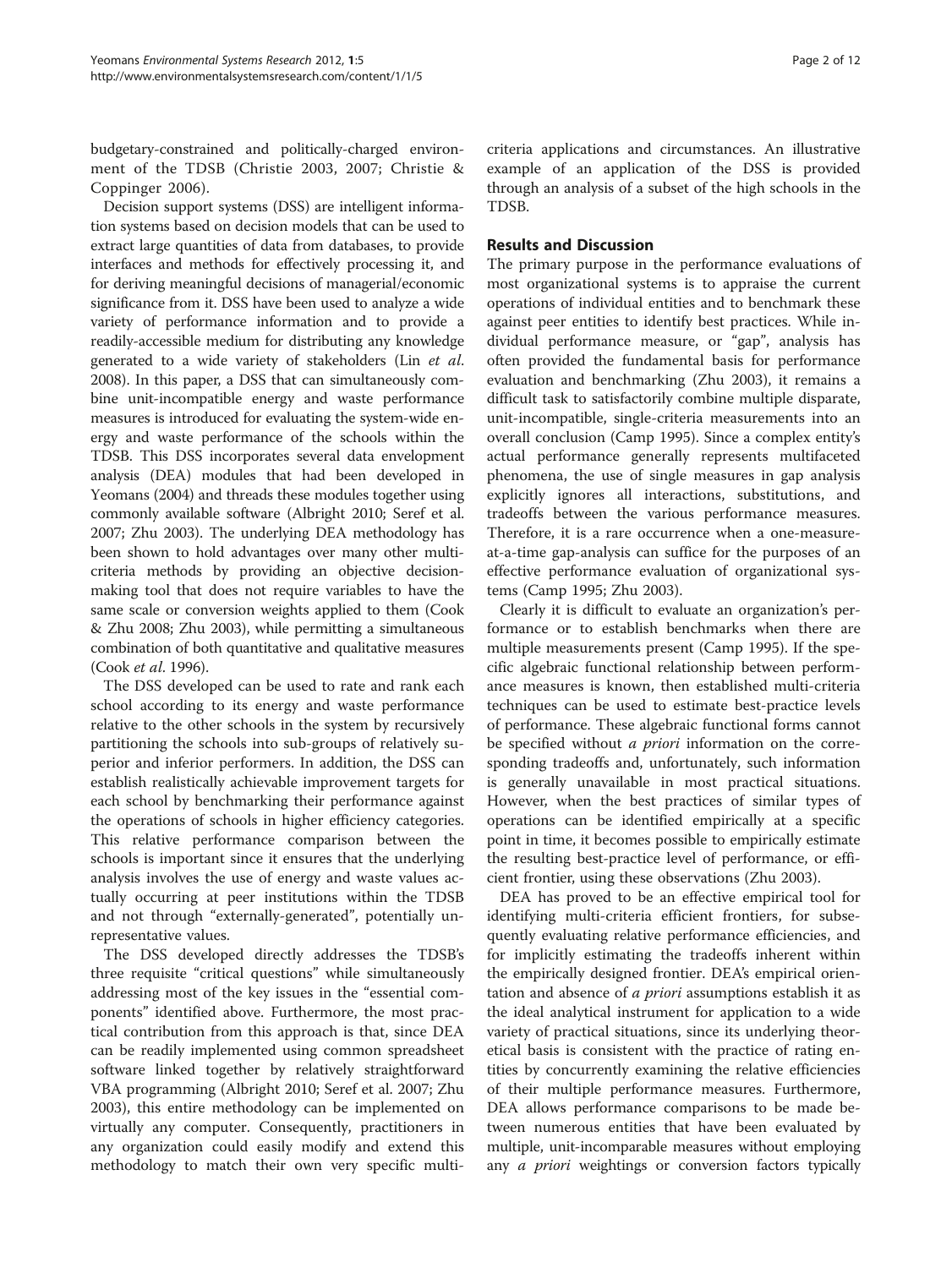required in other methods. Since the process is adaptable and invariant to data type, DEA permits the inclusion and comparison of non-numeric environmental-type variables that might prove incomparable using many other techniques (Zhu [2003\)](#page-11-0). By incorporating DEA into its DSS, the focus of performance evaluation for the TDSB application could shift from a characterization of each school's energy and waste usage in terms of single measures to evaluating performance from a mathematically rational, multidimensional system perspective (Linton et al. [2007;](#page-11-0) Yeomans [2004\)](#page-11-0). Consequently, inherent energy and waste relationships and their role in performance ranking can be explicitly brought into the analysis in a rational, transparent, and neutral fashion.

#### An overview of the energy and waste DSS for the TDSB

The DSS, itself, contains a series of specific DEA modules (more fully explained in subsequent sections) for conducting the performance evaluation of the TDSB. The first module recursively partitions the selected schools into sub-groups of relatively superior and inferior performers according to their energy and waste performance. The second module then determines realistically achievable energy and waste improvement targets for each school by benchmarking them against the system-wide operations for schools in selected higher performance categories. If desired, the DSS can also execute a third module to establish an explicit rank ordering of each school relative to any desired set of schools within the TDSB.

The set of DEA modules was created using readily available spreadsheet optimization software linked together by a combination of straightforward programming. In order to make the entire analysis process readily accessible to the various system users, the DSS was implemented using Microsoft Access and Microsoft Excel together with VBA (contained in all Microsoft Office products) as the programming language. By using these specific computer packages, the entire set of modules for evaluating the performance of the TDSB was created using software residing on most current personal computers. In the following sections, each of the individual DEA modules used in the DSS is explained in detail and illustrated using data from 65 high schools in the TDSB.

## DEA relative performance rating module

The first module in the DSS partitions any selected group of schools into relatively superior and inferior performers based upon their energy and waste performance. In DEA terminology a decision-making unit (DMU) designates the specific entity being studied (Zhu [2003\)](#page-11-0). For the example, the set of DMUs consists of the 65 high schools in the TDSB. Each DMU possesses a set of inputs and outputs that represent its multiple measures of performance and, for the high schools, these inputs and outputs consist of various observed energy and waste measures. While a considerable number of different combinations of energy and waste performance indicators could have been selected from the available data, for illustrative purposes the example in this paper contains only two inputs and four outputs. The inputs considered were (i) school enrolments measured in terms of the number of students and (ii) school sizes measured in square metres (sqm), while the set of outputs consisted of (i) total energy consumption measured in gigajoules (GJ), (ii) total energy costs in dollars (\$), (iii) total waste in kilograms (Kg), and (iv) waste diversion percentage (%).

One analytical requirement for DEA is that all inputs have to be measured in units where "less is better", while all outputs have to be expressed in units in which "more is better". Hence, prior to implementing any of the procedures, the DSS transforms all selected inputs and outputs into a format consistent with this analytical requirements. Table [1](#page-3-0) provides a complete list of the transformed inputs and outputs for the 65 schools.

The analytical approach of DEA evaluates the data by "enveloping" the entities being studied based upon the values of the performance measures. The underlying concept of DEA requires an evaluation of each DMU through a projection onto an empirically constructed, multi-dimensional efficient frontier. The enveloping process determines the efficiency of DMUs by: (i) creating an  $m + s$  dimensional surface, or "efficient frontier", of the efficient DMUs (where m represents the number of inputs and s represents the number of outputs); (ii) assigning an efficiency score of  $\theta = 1$  to any DMU on the efficient frontier; (iii) determining the distance from the frontier for all inefficient DMUs; and, (iv) calculating the value of  $\theta$  for inefficient DMUs as its proportional, multi-dimensional distance from the efficient frontier. The efficiency score of any inefficient DMU is always a value of  $\theta$  < 1. The enveloping constructs an efficient frontier of the best-practice entities and also shows how any inefficient DMU can be improved by providing the amounts and directions for improvement to its specific measures (Zhu [2003](#page-11-0)).

In assessing the high schools, the overall goal is to identify the system's best performers by contrasting each school's observed performance metrics relative to those of every other school considered. However, DEA only determines whether a school is efficient  $(\theta = 1)$  or inefficient ( $\theta$  < 1). The magnitude of  $\theta$  cannot be used to establish relative degrees of inefficiency between nonefficient schools. Because the relative performance of any school can be contrasted only to an identified bestpractice frontier, actual measures of relative inefficiency would change only when the best-practice frontier is altered (that is, when one or more of the efficient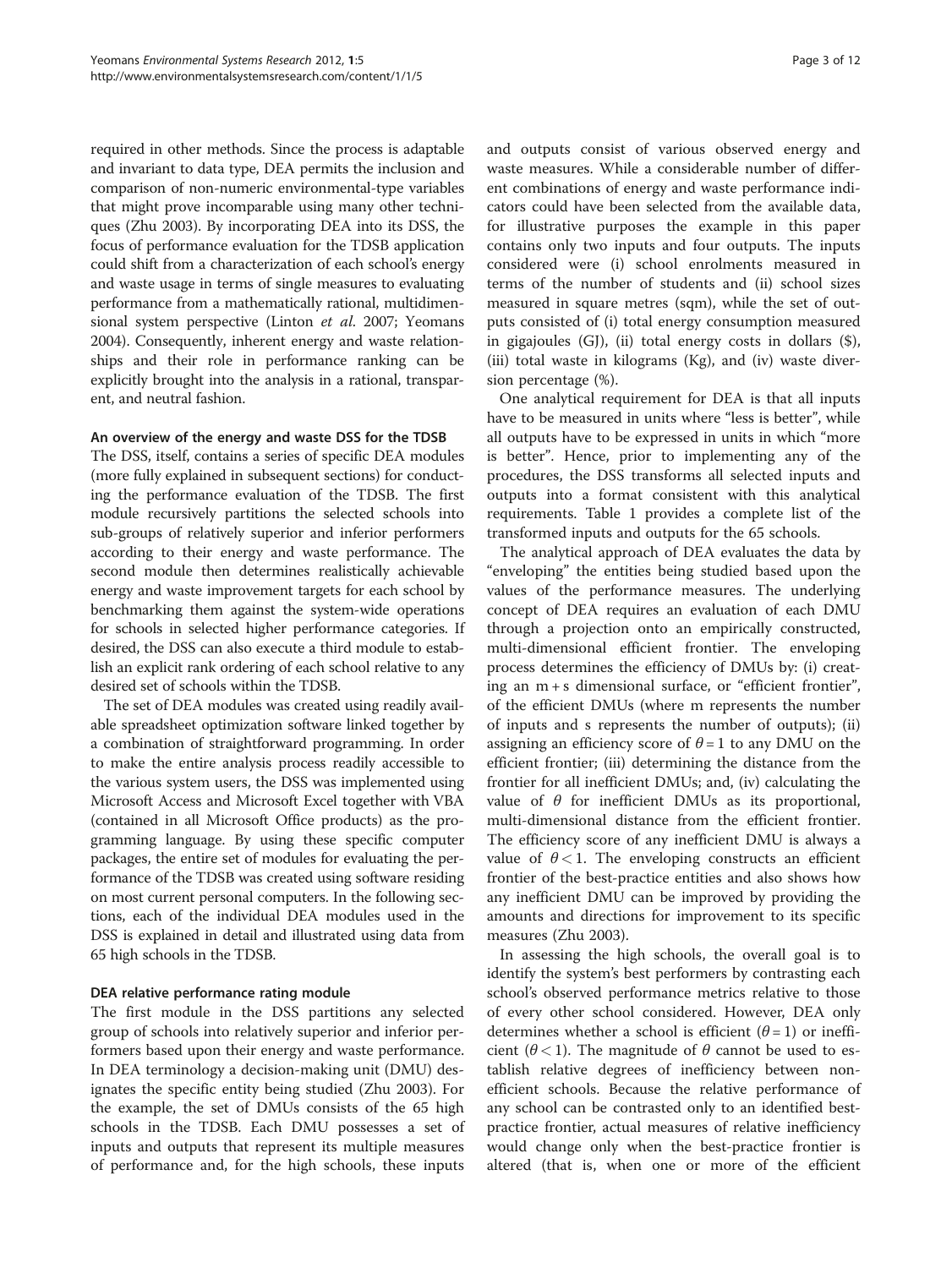| <b>FACILITY NAME</b>                      | <b>Floor Area</b><br>sqm | <b>Student</b><br><b>Enrollment</b> | <b>Transformed Total</b><br>Energy GJ | <b>Transformed</b><br>total Energy Cost | <b>Transformed Total</b><br>Waste Kg | <b>Diversion</b><br>(%) |
|-------------------------------------------|--------------------------|-------------------------------------|---------------------------------------|-----------------------------------------|--------------------------------------|-------------------------|
| Agincourt Cl                              | 19,554                   | 1,533                               | 19,826                                | \$254,168                               | 3,488                                | 10.25                   |
| Albert Campbell CI                        | 22,964                   | 2,115                               | 3,275                                 | \$1                                     | 3,546                                | 9.59                    |
| Bendale BTI                               | 14,693                   | 855                                 | 15,794                                | \$227,171                               | 5,169                                | 15.56                   |
| Birchmount Park CI                        | 16,826                   | 1,276                               | 23,304                                | \$287,084                               | 5,150                                | 41.52                   |
| <b>Bloor Cl</b>                           | 13,656                   | 797                                 | 28,974                                | \$314,772                               | 3,924                                | 18.07                   |
| Cedarbrae CI                              | 23,668                   | 1,557                               | 14,999                                | \$202,965                               | 4,415                                | 40.02                   |
| Central Commerce Collegiate               | 20,729                   | 1,034                               | 20,843                                | \$298,930                               | 6,114                                | 100                     |
| Central Etobicoke HS                      | 11,086                   | 492                                 | 21,900                                | \$291,602                               | 5,025                                | 35.99                   |
| CW Jefferys CI                            | 16,401                   | 1,057                               | 22,486                                | \$279,963                               | 5,189                                | 12.24                   |
| David & Mary Thomson CI                   | 21,576                   | 1,628                               | 14,098                                | \$206,145                               | 5,856                                | 8.95                    |
| Downsview SS                              | 21,483                   | 877                                 | 9,661                                 | \$176,278                               | 5,514                                | 13.05                   |
| Dr Norman Bethune CI                      | 14,254                   | 1,130                               | 23,011                                | \$286,933                               | 5,682                                | 56.31                   |
| Earl Haig SS                              | 24,849                   | 2,394                               | 21,630                                | \$146,889                               | 1,159                                | 69.46                   |
| Eastdale CI                               | 5,501                    | 197                                 | 34,717                                | \$407,993                               | 5,834                                | 81.85                   |
| Eastern HS of Commerce / Subway Academy I | 18,330                   | 1,155                               | 26,755                                | \$342,930                               | 5,520                                | 53.13                   |
| Emery CI                                  | 22,306                   | 1,570                               | 16,563                                | \$190,444                               | 6,139                                | 100                     |
| Etobicoke CI                              | 19,367                   | 1,502                               | 22,215                                | \$232,432                               | 4,776                                | 30.52                   |
| Etobicoke School of the Arts              | 12,537                   | 889                                 | 22,467                                | \$319,969                               | 5,270                                | 37.14                   |
| Frank Oke SS                              | 4,322                    | 154                                 | 34,371                                | \$413,854                               | 5,755                                | 25.6                    |
| George Harvey CI                          | 25,025                   | 1,183                               | 13,911                                | \$179,360                               | 4,635                                | 30.21                   |
| Georges Vanier SS                         | 23,721                   | 1,045                               | $\mathbf{1}$                          | \$15,462                                | 5,859                                | $\mathbf 0$             |
| Greenwood SS / School of Life Experience  | 7,847                    | 404                                 | 32,836                                | \$379,072                               | 5,982                                | 69.35                   |
| Harbord Cl                                | 18,437                   | 1,040                               | 22,577                                | \$213,196                               | 4,992                                | 33.39                   |
| Heydon Park SS                            | 7,475                    | 220                                 | 36,678                                | \$441,925                               | 6,122                                | $\mathbf{0}$            |
| Humberside CI                             | 17,655                   | 1,150                               | 24,382                                | \$304,460                               | 5,226                                | 63.09                   |
| Inglenook Community School                | 1,607                    | 128                                 | 40,091                                | \$488,102                               | 6,317                                | 89.74                   |
| Jarvis Cl                                 | 21,783                   | 1,313                               | 19,217                                | \$265,879                               | 5,066                                | 66.76                   |
| Kipling Cl                                | 12,276                   | 729                                 | 27,813                                | \$362,378                               | 5,504                                | 21.96                   |
| Lakeshore CI                              | 16,208                   | 920                                 | 22,371                                | \$302,844                               | 5,276                                | 38.44                   |
| Lawrence Park CI                          | 15,634                   | 1,026                               | 27,163                                | \$336,863                               | 5,149                                | 49.39                   |
| Leaside HS                                | 13,560                   | 1,163                               | 27,529                                | \$339,132                               | 5,369                                | 37.07                   |
| Malvern CI                                | 14,331                   | 1,046                               | 28,028                                | \$345,788                               | 4,982                                | 41.88                   |
| Maplewood HS                              | 10,728                   | 523                                 | 25,715                                | \$312,227                               | 5,914                                | 100                     |
| Martingrove CI                            | 14,737                   | 1,041                               | 32,751                                | \$331,622                               | 5,691                                | 48.38                   |
| Nelson A Boylen CI                        | 9,708                    | 611                                 | 28,556                                | \$325,182                               | 6,033                                | 0                       |
| Newtonbrook SS                            | 18,230                   | 1,789                               | 14,985                                | \$170,648                               | 5,443                                | 0                       |
| North Albion CI                           | 15,961                   | 1,110                               | 26,433                                | \$332,279                               | 3,934                                | 20.16                   |
| North Toronto CI                          | 16,046                   | 1,114                               | 28,736                                | \$355,959                               | 2,802                                | 20.76                   |
| Northern SS                               | 29,471                   | 1,998                               | 16,571                                | \$223,581                               | 1                                    | 21.05                   |
| Northview Heights SS                      | 23,864                   | 1,444                               | 17,419                                | \$220,008                               | 3,644                                | 18.95                   |
| Oakwood Cl                                | 18,588                   | 983                                 | 28,163                                | \$349,240                               | 6,155                                | 38.56                   |
| Parkdale CI                               | 14,435                   | 631                                 | 28,357                                | \$342,029                               | 5,639                                | 64.45                   |
| RH King Academy                           | 17,796                   | 1,469                               | 18,416                                | \$228,731                               | 4,751                                | 36.07                   |

<span id="page-3-0"></span>Table 1 Each high school's energy and waste input/output measurements transformed into appropriate format for DEA usage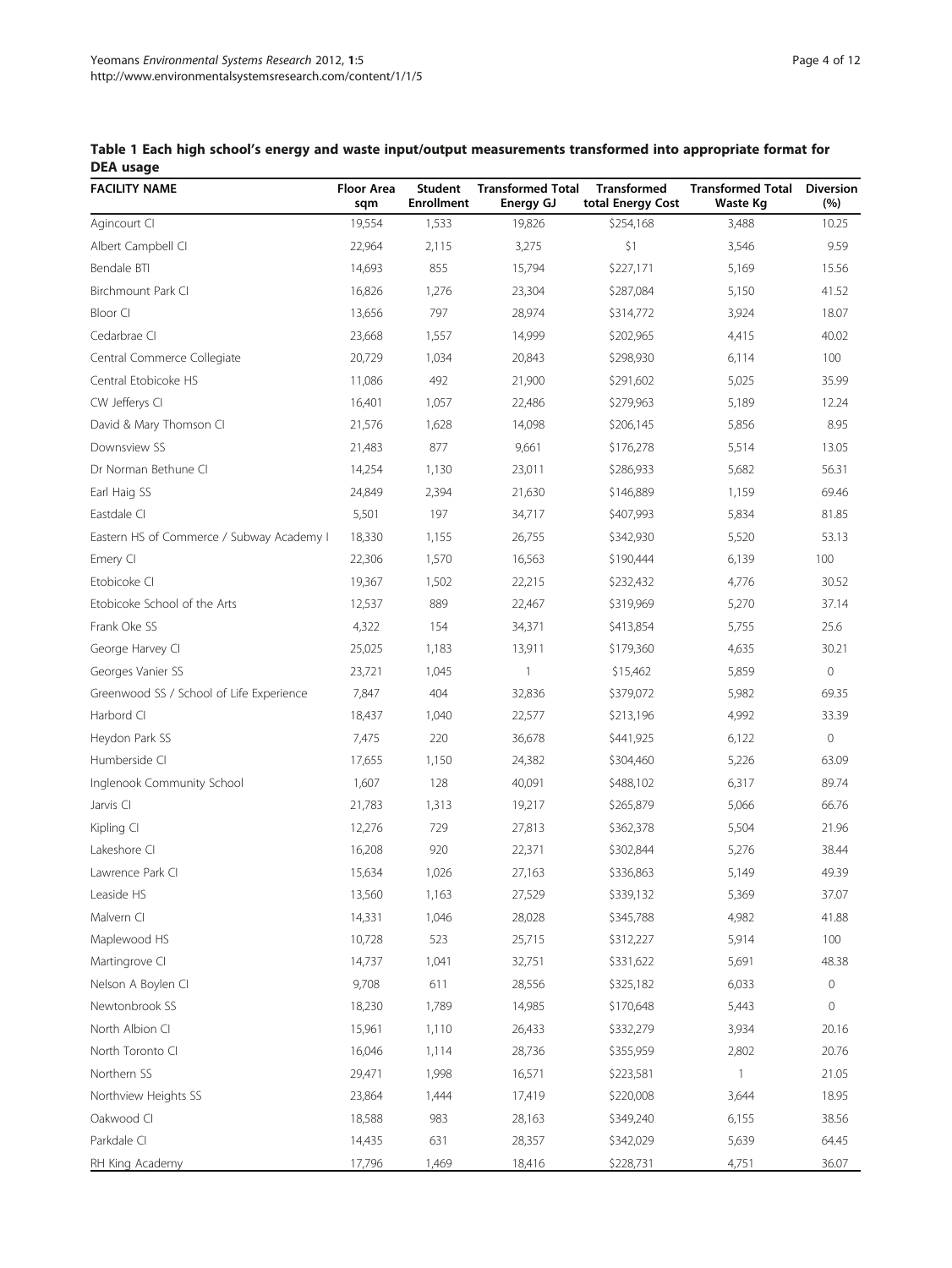| 11,030 | 992   | 27,608 | \$344,498 | 5,335 | 39.36 |
|--------|-------|--------|-----------|-------|-------|
| 23,418 | 1,217 | 21,011 | \$210,624 | 3,854 | 29.29 |
| 16,271 | 680   | 22,744 | \$289,208 | 5,503 | 50.75 |
| 13,491 | 806   | 29,109 | \$366,070 | 5,504 | 43.94 |
| 11,528 | 749   | 28,293 | \$348,189 | 369   | 3.31  |
| 2,525  | 86    | 37,662 | \$459,735 | 3,814 | 79.81 |
| 16,537 | 1,263 | 20,870 | \$242,216 | 4,868 | 38    |
| 17,324 | 1,576 | 12,097 | \$105,763 | 4,444 | 10.15 |
| 13,246 | 722   | 21,546 | \$268,610 | 4,820 | 23.52 |
| 11,010 | 359   | 22,425 | \$304,830 | 5,725 | 39.89 |
| 15,540 | 1,103 | 21,448 | \$296,117 | 5,002 | 24.78 |
| 19,001 | 405   | 26,430 | \$320,347 | 4,395 | 63.15 |
| 17,021 | 839   | 26,630 | \$324,903 | 5,610 | 67.77 |
| 20,525 | 1,295 | 16,123 | \$211,734 | 5,823 | 76.02 |
| 20,161 | 1,338 | 7,304  | \$105,948 | 2,922 | 15.03 |
| 19,852 | 813   | 18,979 | \$152,372 | 4,665 | 61.43 |
| 44,367 | 1,220 | 6,691  | \$73,962  | 4,191 | 57.35 |
| 18,317 | 1,271 | 21,145 | \$206,202 | 4,546 | 37.46 |
| 25,323 | 1,385 | 11,118 | \$101,969 | 3,430 | 21.95 |
| 11,619 | 1,231 | 25,392 | \$316,995 | 6,039 | 100   |
| 20,126 | 1,458 | 22,884 | \$264,443 | 3,887 | 69.23 |
| 16,207 | 1,373 | 23,638 | \$274,777 | 3,012 | 73.49 |
|        |       |        |           |       |       |

Table 1 Each high school's energy and waste input/output measurements transformed into appropriate format for DEA usage (Continued)

schools is removed). However, a recursive enveloping module can be created that stratifies the schools into numerous levels, or groupings, of relative best-practice frontiers, rather than the single DEA frontier.

The stratifying module of the DSS proceeds by removing all of those schools placed onto the original bestpractice frontier and then using the original DEA enveloping methodology to form a new second-level best-practice frontier from the set of remaining schools. That is, once a first efficient frontier is calculated, all of the associated efficient schools are removed from further consideration and a new efficient frontier based only upon the remaining, initially inefficient schools is calculated. The schools on this second-level efficiency frontier are subsequently removed, permitting a third-level frontier to be constructed, then a fourth-level frontier, and so on, until no schools remain. The final result from this stratification is the creation of a series of efficient frontiers. The recursive procedure stratifies the original set of schools into L groupings of school efficiencies, with the specific value for  $L$  algorithmically determined,  $a$ posteriori, by an "empty-set" stopping rule.

When the stratification module was applied to the high school data, the 65 schools were partitioned into  $L = 12$  distinct groups with 2, 2, 3, 6, 9, 10, 10, 5, 7, 5, 3, and 3 schools assigned to each respective efficiency stratum (see Table [2](#page-5-0)). This stratification effectively partitions the high schools into distinct groupings of comparably-performing schools based upon the multi-criteria measurements of their energy and waste performance.

## Benchmark module for generating realistic energy and waste performance targets

Benchmarking is widely used for the identification and adoption of best practices and as a means for improving performance and increasing productivity. Benchmarking can be thought of as the process of defining valid measures of performance comparison among peer schools, using these to determine the relative standing of the peer schools, and ultimately in establishing standards of excellence for performance improvement. The TDSB had stated in their "essential component" requirements that, in order to improve their system-wide energy and waste usage, it was crucial for them to be able to determine attainable performance benchmarks and to establish achievable annual performance targets for each school (Christie [2003\)](#page-11-0). Clearly the satisfaction of these components would necessitate the creation of multi-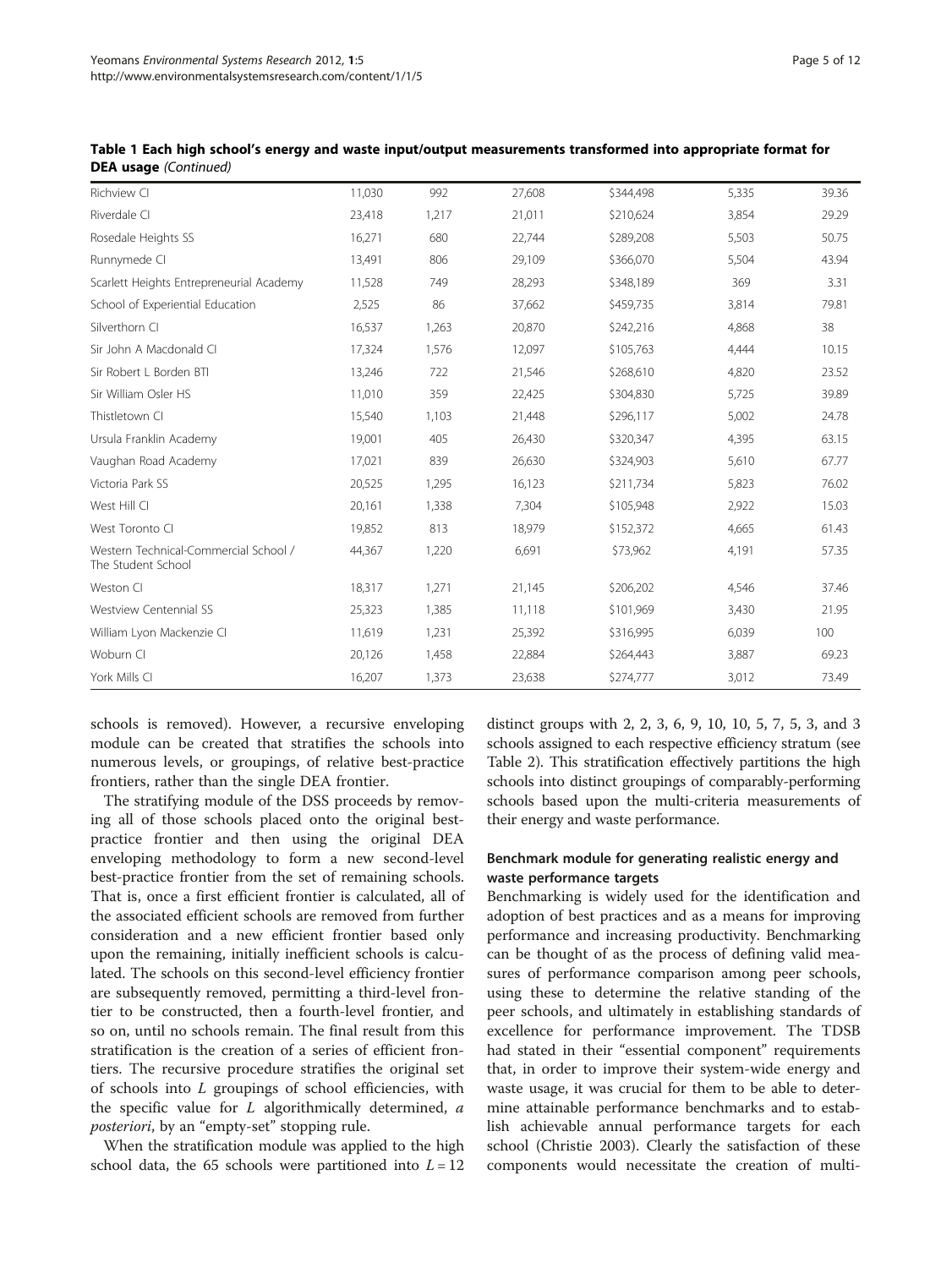|                   | Changes required to original outputs to attain efficiency at the next higher level |                                     |                                          |                                           |                           |  |  |
|-------------------|------------------------------------------------------------------------------------|-------------------------------------|------------------------------------------|-------------------------------------------|---------------------------|--|--|
| <b>DMU</b><br>No. | <b>DMU Name</b>                                                                    | <b>Change to Total</b><br>Energy GJ | <b>Change to Total Energy</b><br>Cost \$ | <b>Change to Total</b><br><b>Waste Kg</b> | Change to<br>Diversion(%) |  |  |
|                   | Level 1                                                                            |                                     |                                          |                                           |                           |  |  |
| 26                | Inglenook Community School                                                         | 0                                   | 0                                        | 0                                         | $\mathsf{O}\xspace$       |  |  |
| 49                | School of Experiential Education                                                   | $\mathbf 0$                         | $\mathbf 0$                              | $\mathbf 0$                               | $\mathsf{O}\xspace$       |  |  |
| Level 2           |                                                                                    |                                     |                                          |                                           |                           |  |  |
| 14                | Eastdale CI                                                                        | $-5,374$                            | $-80,109$                                | $-483$                                    | 8                         |  |  |
| 19                | Frank Oke SS                                                                       | $-5,720$                            | $-74,248$                                | $-562$                                    | 64                        |  |  |
| Level 3           |                                                                                    |                                     |                                          |                                           |                           |  |  |
| 22                | Greenwood SS / School of Life Experience                                           | $-7,256$                            | $-109,030$                               | $-335$                                    | 20                        |  |  |
| 24                | Heydon Park SS                                                                     | $-3,413$                            | $-46,177$                                | $-195$                                    | 90                        |  |  |
| 33                | Maplewood HS                                                                       | $-5,334$                            | $-77,604$                                | $-265$                                    | 55                        |  |  |
| Level 4           |                                                                                    |                                     |                                          |                                           |                           |  |  |
| 35                | Nelson A Boylen CI                                                                 | $-6,411$                            | $-98,118$                                | $-96$                                     | 8                         |  |  |
| 42                | Parkdale CI                                                                        | $-4,340$                            | $-36,153$                                | $-348$                                    | 4                         |  |  |
| 44                | Richview CI                                                                        | $-5,423$                            | $-46,343$                                | $-718$                                    | 5                         |  |  |
| 53                | Sir William Osler HS                                                               | $-11,658$                           | $-96,559$                                | $-317$                                    | $\overline{2}$            |  |  |
| 55                | Ursula Franklin Academy                                                            | $-8,319$                            | $-88,192$                                | $-1,443$                                  | 17                        |  |  |
| 63                | William Lyon Mackenzie CI                                                          | $-7,230$                            | $-73,073$                                | $-584$                                    | 7                         |  |  |
| Level 5           |                                                                                    |                                     |                                          |                                           |                           |  |  |
| 7                 | Central Commerce Collegiate                                                        | $-4,022$                            | $-47,268$                                | $-1,321$                                  | 5                         |  |  |
| 8                 | Central Etobicoke HS                                                               | $-1,757$                            | $-23,397$                                | $-620$                                    | 3                         |  |  |
| 12                | Dr Norman Bethune CI                                                               | $-389$                              | $-13,090$                                | $-30$                                     | 0                         |  |  |
| 28                | Kipling Cl                                                                         | $-5,553$                            | $-39,705$                                | $-603$                                    | $\overline{2}$            |  |  |
| 34                | Martingrove CI                                                                     | $-1,720$                            | $-73,754$                                | $-299$                                    | 3                         |  |  |
| 47                | Runnymede CI                                                                       | $-5,031$                            | $-34,249$                                | $-515$                                    | 4                         |  |  |
| 48                | Scarlett Heights Entrepreneurial Academy                                           | $-55$                               | $-671$                                   | $-5,337$                                  | 14                        |  |  |
| 56                | Vaughan Road Academy                                                               | $-6,589$                            | $-60,058$                                | $-342$                                    | 4                         |  |  |
| 65                | York Mills CI                                                                      | $-11,079$                           | $-133,216$                               | $-2,822$                                  | 8                         |  |  |
| Level 6           |                                                                                    |                                     |                                          |                                           |                           |  |  |
| 5                 | <b>Bloor CI</b>                                                                    | $-1,359$                            | $-14,768$                                | $-1,924$                                  | 9                         |  |  |
| 16                | Emery CI                                                                           | $-2,444$                            | $-33,938$                                | $-401$                                    | 5                         |  |  |
| 18                | Etobicoke School of the Arts                                                       | $-6,006$                            | $-23,782$                                | $-392$                                    | 3                         |  |  |
| 25                | Humberside CI                                                                      | $-2,360$                            | $-21,550$                                | $-386$                                    | 4                         |  |  |
| 30                | Lawrence Park CI                                                                   | $-1,642$                            | $-19,472$                                | $-410$                                    | 3                         |  |  |
| 31                | Leaside HS                                                                         | $-1,369$                            | $-15,909$                                | $-252$                                    | 2                         |  |  |
| 32                | Malvern CI                                                                         | $-1,400$                            | $-17,269$                                | $-539$                                    | 2                         |  |  |
| 46                | Rosedale Heights SS                                                                | $-1,224$                            | $-12,518$                                | $-238$                                    | 2                         |  |  |
| 52                | Sir Robert L Borden BTI                                                            | $-1,970$                            | $-33,561$                                | $-441$                                    | 17                        |  |  |
| 59                | West Toronto CI                                                                    | $-3,580$                            | $-127,440$                               | $-551$                                    | 7                         |  |  |
| Level 7           |                                                                                    |                                     |                                          |                                           |                           |  |  |
| 3                 | Bendale BTI                                                                        | $-6,958$                            | $-61,342$                                | $-350$                                    | 36                        |  |  |
| 11                | Downsview SS                                                                       | $-4,154$                            | $-4,813$                                 | $-151$                                    | 18                        |  |  |
| 15                | Eastern HS of Commerce / Subway Academy I                                          | $-1,860$                            | $-6,006$                                 | $-97$                                     | $\mathbf{1}$              |  |  |

<span id="page-5-0"></span>Table 2 Changes required to each high school's current energy and waste measures to advance into the next higher efficiency group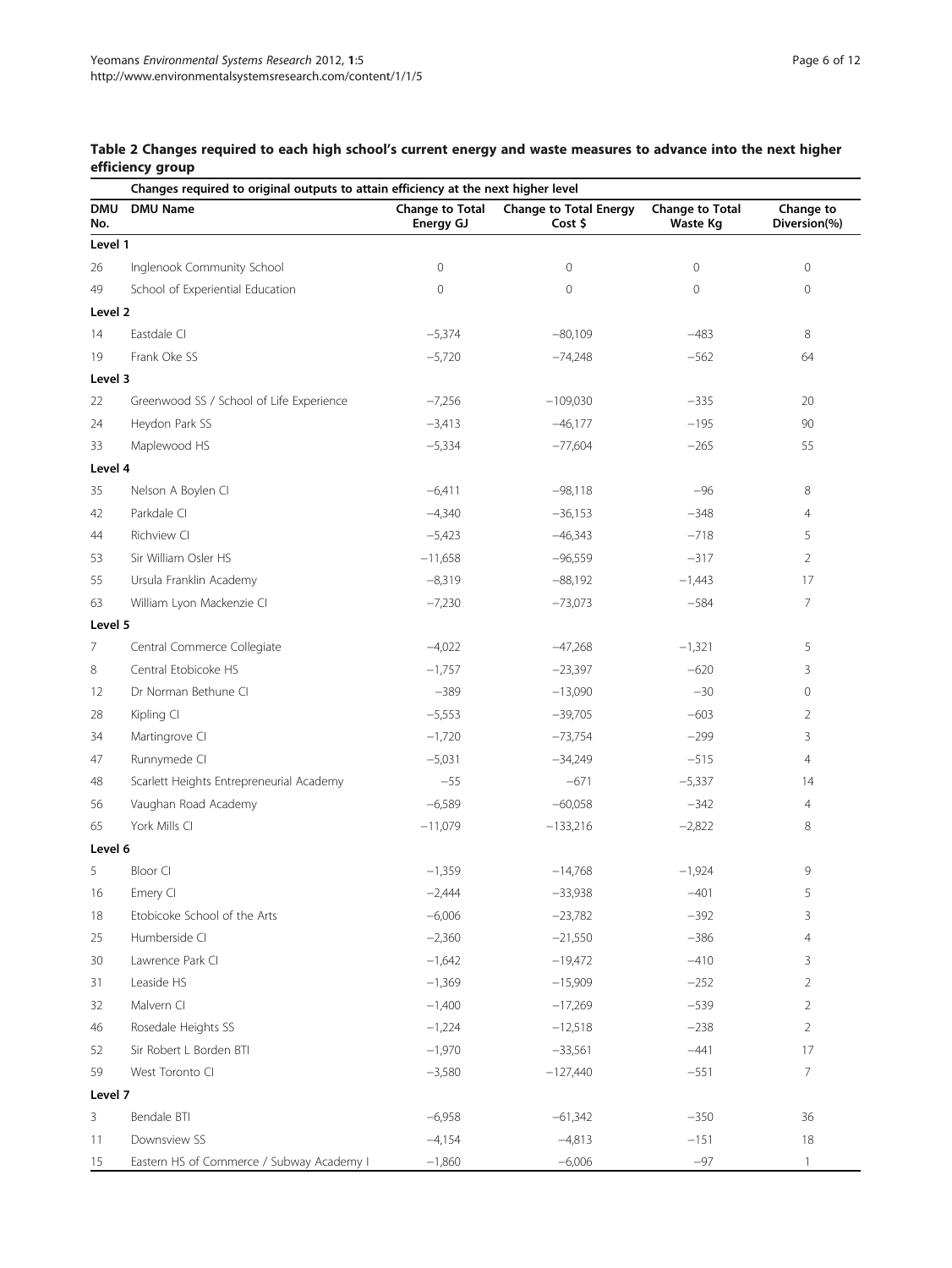| Table 2 Changes required to each high school's current energy and waste measures to advance into the next higher |  |  |
|------------------------------------------------------------------------------------------------------------------|--|--|
| <b>efficiency group</b> (Continued)                                                                              |  |  |

| 29             | Lakeshore CI                                                | $-2,506$  | $-11,754$   | $-205$   | 10             |  |
|----------------|-------------------------------------------------------------|-----------|-------------|----------|----------------|--|
| 37             | North Albion Cl                                             | $-1,868$  | $-17,433$   | $-206$   | 14             |  |
| 38             | North Toronto CI                                            | $-624$    | $-7,736$    | $-2,715$ | 23             |  |
| 41             | Oakwood Cl                                                  | $-11,928$ | $-138,862$  | $-162$   | 51             |  |
| 54             | Thistletown Cl                                              | $-1,156$  | $-2,288$    | $-39$    | 9              |  |
| 57             | Victoria Park SS                                            | $-17,854$ | $-184,878$  | $-70$    | $\mathbf{1}$   |  |
| 64             | Woburn Cl                                                   | $-929$    | $-19,192$   | $-158$   | 3              |  |
| Level 8        |                                                             |           |             |          |                |  |
| $\overline{4}$ | Birchmount Park CI                                          | $-1,966$  | $-33,642$   | $-434$   | 13             |  |
| 9              | CW Jefferys CI                                              | $-189$    | $-17,568$   | $-44$    | 27             |  |
| 21             | Georges Vanier SS                                           | $-28,555$ | $-309,719$  | $-174$   | $\circ$        |  |
| 23             | Harbord CI                                                  | $-485$    | $-88,334$   | $-107$   | $\overline{4}$ |  |
| 27             | Jarvis Cl                                                   | $-3,704$  | $-17,101$   | $-326$   | 4              |  |
| Level 9        |                                                             |           |             |          |                |  |
| 13             | Earl Haig SS                                                | $-1,326$  | $-122,171$  | $-2,108$ | $\overline{4}$ |  |
| 20             | George Harvey CI                                            | $-8,662$  | $-36,385$   | $-364$   | $\overline{2}$ |  |
| 36             | Newtonbrook SS                                              | $-3,185$  | $-72,412$   | $-333$   | 31             |  |
| 45             | Riverdale CI                                                | $-1,451$  | $-14,550$   | $-1,151$ | $\overline{2}$ |  |
| 50             | Silverthorn CI                                              | $-1,998$  | $-52,234$   | $-341$   | $\overline{2}$ |  |
| 60             | Western Technical-Commercial School / The<br>Student School | $-12,969$ | $-166, 149$ | $-624$   | 9              |  |
| 61             | Weston CI                                                   | $-2,175$  | $-81,412$   | $-595$   | $\overline{4}$ |  |
| Level 10       |                                                             |           |             |          |                |  |
| $\mathbf{1}$   | Agincourt Cl                                                | $-2,368$  | $-30,352$   | $-1,648$ | 6              |  |
| 6              | Cedarbrae CI                                                | $-4,810$  | $-39,285$   | $-533$   | 5              |  |
| 10             | David & Mary Thomson CI                                     | $-12,958$ | $-105,347$  | $-152$   | $\circ$        |  |
| 17             | Etobicoke CI                                                | $-117$    | $-1,224$    | $-226$   | $\mathbf 0$    |  |
| 43             | RH King Academy                                             | $-2,774$  | $-8,051$    | $-141$   | $\mathbf{1}$   |  |
| Level 11       |                                                             |           |             |          |                |  |
| 40             | Northview Heights SS                                        | $-3,353$  | $-17,186$   | $-285$   | $\overline{2}$ |  |
| 51             | Sir John A Macdonald Cl                                     | $-10,389$ | $-174,200$  | $-746$   | $\overline{2}$ |  |
| 62             | Westview Centennial SS                                      | $-8,051$  | $-110,998$  | $-1,294$ | 8              |  |
| Level 12       |                                                             |           |             |          |                |  |
| $\overline{2}$ | Albert Campbell CI                                          | $-18,940$ | $-232,431$  | $-1,230$ | 21             |  |
| 39             | Northern SS                                                 | $-2,571$  | $-18,254$   | $-4,099$ | $\overline{2}$ |  |
| 58             | West Hill CI                                                | $-15,242$ | $-130,494$  | $-2,138$ | 11             |  |

criteria benchmark targets to improve each school's performance and it would be imperative that the various competing stakeholders within the system felt that these targets had been set fairly, objectively, and transparently (Christie [2003, 2007\)](#page-11-0). As observed in the previous section, the stratification module partitioned the 65 high schools into 12 sets of comparably performing groups in which all schools within a higher grouping were better performers than any school in each of the lower groupings. In this sense, the stratification module could be viewed as a type of benchmarking, since the module creates various different performance groupings of peerefficient schools to which any underperforming schools could be benchmarked.

However, by using the stratification module's output, it becomes possible to establish performance goals for less efficient schools by benchmarking their current energy and waste usage against the more efficient operations of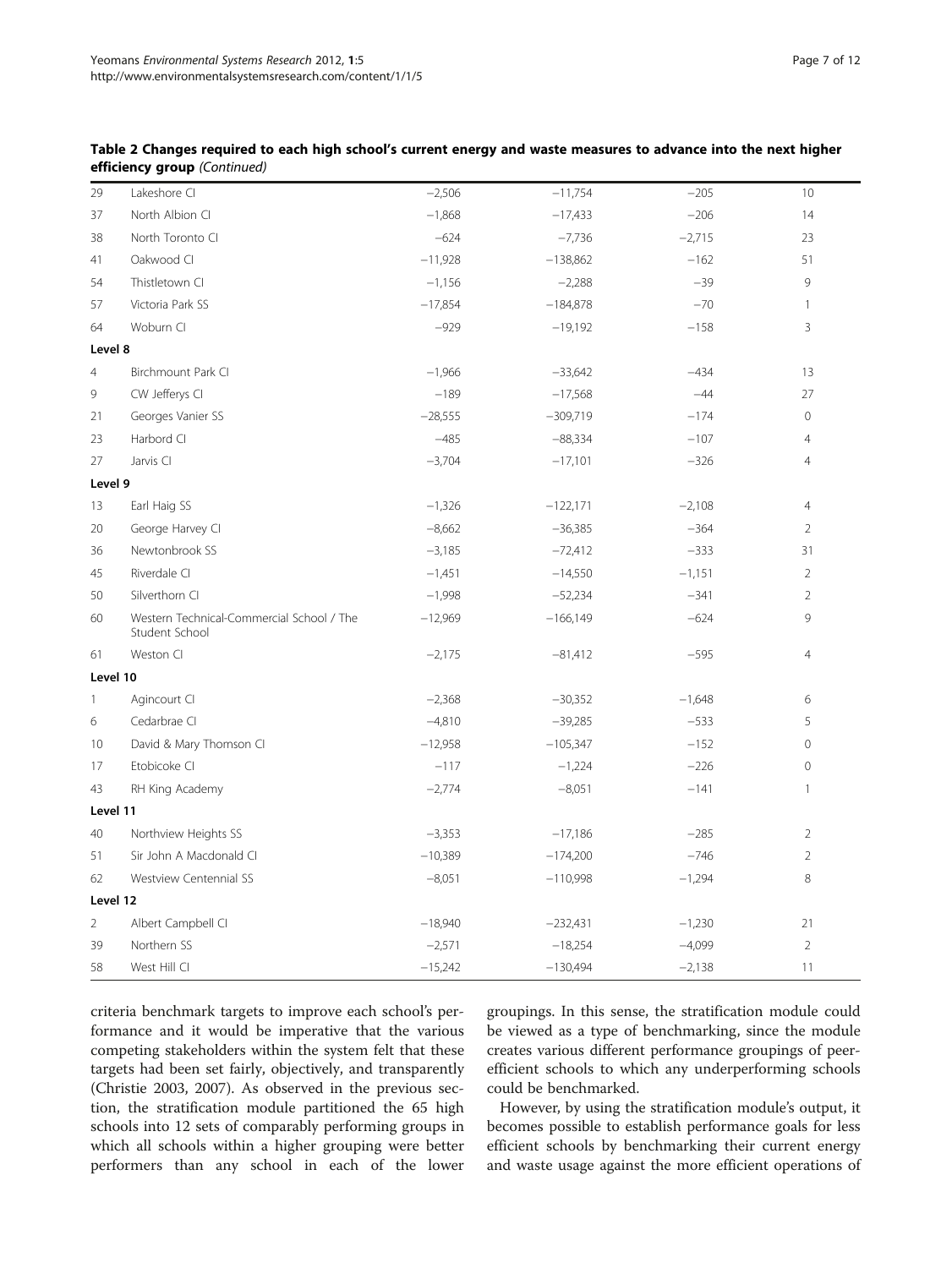the schools in any of the higher performing strata. For an inefficient DMU, it is possible to calculate the changes needed to its inputs/outputs for it to become efficient relative to the DMUs on the efficient frontier. These efficiency targets would be the specific values that the inputs and outputs of the inefficient DMU would need to attain in order to move onto the efficiency frontier. For the benchmarking and target setting required in the TDSB case, the set of DMUs in the following procedure would consist of one specific, inefficient DMU under evaluation (i.e.  $DMU_0$ ) and all of the DMUs in the next higher contextual grouping. Hence, assume that there exists a set of *n* DMUs, with each  $DMU_j$ ,  $j = 1, \ldots, n$ , consisting of *m* input measures  $x_{ij}$ ,  $i = 1, \ldots, m$ , and *s* output measures  $y_{rip}$   $r = 1, \ldots, s$ . Suppose that  $\text{DMU}_0$  is being evaluated with  $x_{i0}$  and  $y_{r0}$  representing its *i*th input and *r*th output measures. Let  $s_i^-$ ,  $i=1,\ldots, m$ , and  $s_r^+$ ,  $r=1,\ldots, s$ , represent the  $i^{\text{th}}$  input and  $r^{\text{th}}$  output slack variables, respectively, and let  $\varepsilon$  be some non-Archimedean scalar. Then by solving the optimization model:

$$
\min \theta - \varepsilon \left( \sum_{i=1}^m s_i^- + \sum_{r=1}^s s_r^+ \right)
$$

subject to:

$$
\sum_{j=1}^{n} \lambda_j x_{ij} + s_i^- = \theta x_{i0} \ i = 1, ..., m
$$
  

$$
\sum_{j=1}^{n} \lambda_j y_{rj} - s_r^+ = y_{r0} \ r = 1, ..., s
$$
  

$$
\sum_{j=1}^{n} \lambda_j = 1
$$
  

$$
\lambda_j \ge 0 \ j = 1, ..., n
$$

efficiency targets  $\hat{x}_{i0} = \theta^* x_{i0} - s_1^-, i = 1,..., m$ , and  $\hat{y}_{ro} = y_{r0} + s_y^{+*}$ ,  $r = 1, \ldots, s$ , can be calculated for each of the inputs and outputs of  $DMU<sub>0</sub>$ . The presence of the non-Archimedean  $\varepsilon$  in the objective function effectively allows the minimization over  $\theta$  to pre-empt the optimization involving the slacks,  $s_i^-$  and  $s_i^+$ . This creates a two-stage optimization process with the maximal reduction of the inputs being achieved in the first stage via the optimal  $\theta^*$ , followed by the movement onto the efficient frontier achieved in the second stage via the subsequent optimization of the slack variables. This approach to multi-criteria benchmarking proves particularly suitable to practical situations in which no objective or pre-existing engineered standards are available to define efficient or effective performance.

For illustrative purposes, an incremental goal for each school to progress only into the next highest level of

efficiency was set. While a longer-term perspective might seek to advance all schools into the very highest level of performers, these intermediate targets establish more attainable improvements that each inefficient school would need to undertake in order to move into the next higher level of efficiency. Hence, the benchmarking module was used to calculate the specific efficiency targets required for each school to proceed into the next higher category of energy and waste performance and Table [2](#page-5-0) shows the specific improvements required in each measure in order to reach the calculated targets. The specific changes shown in Table [2](#page-5-0) represent: (i) annual reductions in energy use; (ii) annual reductions in energy expenses; (iii) annual reductions in the quantity of solid wastes generated; and, (iv) annual increases in the percentage diversion of solid wastes. While the target-setting module actually produces multicriteria measures for improvement, if the changes in Table [2](#page-5-0) were to be achieved, then one significant subset of these improvements would be the 25 % percent reduction in annual energy costs. This reduction, alone, represents a direct annual cost savings of \$3.7 million from the current energy budget of \$14.9 million allocated to the TDSB's high school. Furthermore, if the established targets were achieved, the table shows potential reductions of over 300,000 GJ of energy and of 44,000 Kg of waste. It should be noted that an analogous percentage cost, energy and waste improvements would be obtained from the targets set for the entire set of the more than 600 schools of the TDSB.

#### Rank ordering module

While the stratification module partitions the schools into distinct levels of energy and waste performers, it does not rank order the standings of any of the schools within each grouping. If only a small number of schools were under consideration in an analysis or if a large number of groupings each containing only a very small number of schools had been produced, then the stratification, itself, might be sufficient for actually ranking the specific schools. For the general case, however, the stratification might not prove restrictive enough to permit sufficient degrees of preference discrimination. If this situation proves to be the case, then a contextual attractiveness concept can be incorporated into the DSS to permit an explicit ranking of the schools (Simonson & Tversky [1992](#page-11-0); Tversky & Simonson [1993](#page-11-0)). Obtaining relative attractiveness scores for the schools requires that relative performance be defined with respect to some particular evaluation context and the L partitions from the stratification module can be used to supply these contexts.

Define  $H_q^*(d)$  to be the *d*-degree,  $d = 1, \ldots, L - l_0$ , contextual attractiveness of  $\text{DMU}_q = (x_q, y_q)$  from some specific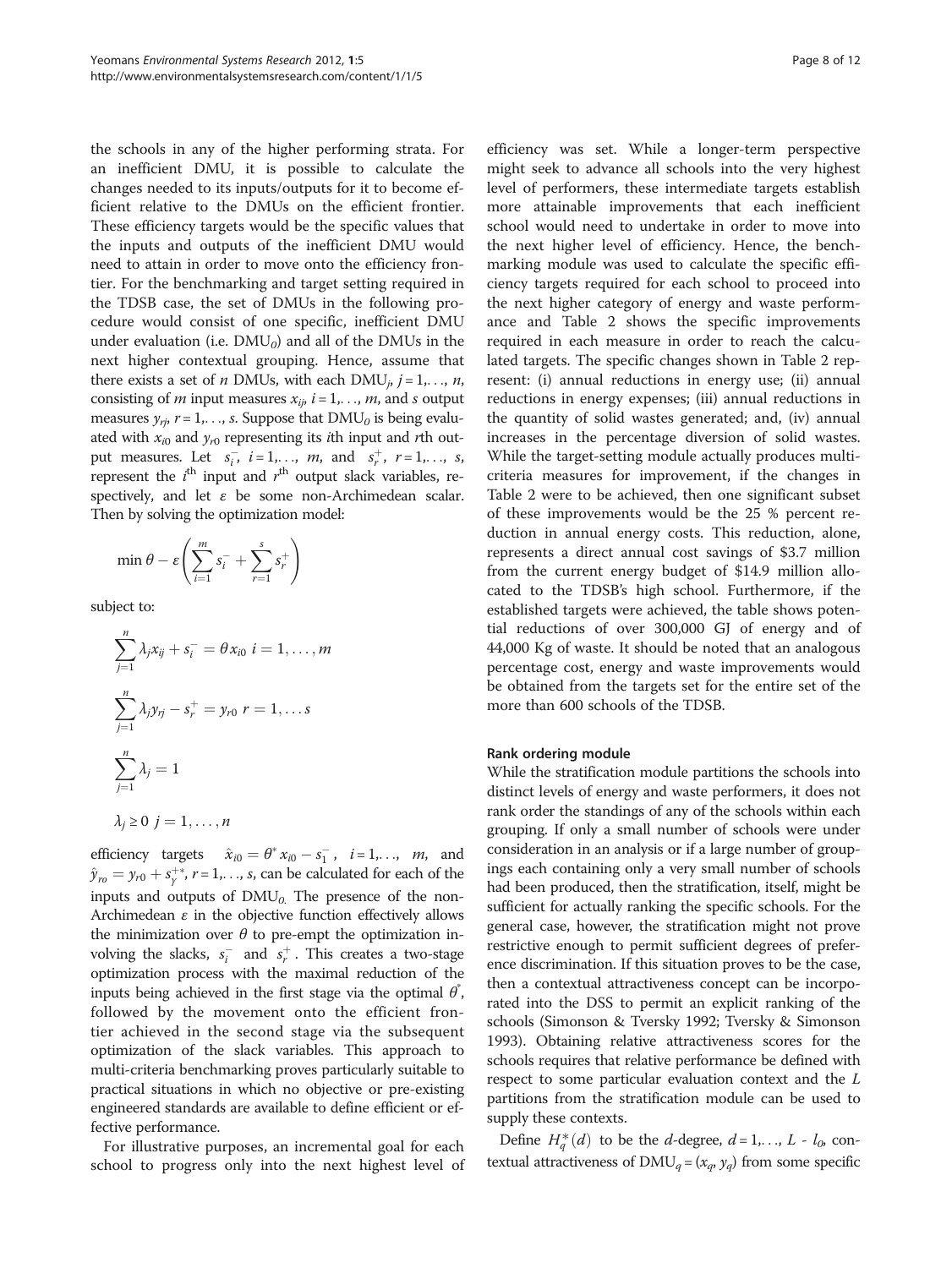level  $\mathbf{E}^{l_0}$ ,  $l_0 \in \{1, \ldots, L-1\}$ .  $H_q^*(d)$  can be calculated by solving the model:

$$
H_q^*(d) = \min H_q(d) \, d = 1, \ldots, L - l_0
$$

subject to:

$$
\sum_{j \in F(E^{l_0+d})} \lambda_j x_j \le H_q(d) x_q
$$
  

$$
\sum_{j \in F(E^{l_0+d})} \lambda_j y_j \ge y_q
$$
  

$$
\sum_{j \in F(E^{l_0+d})} \lambda_j = 1
$$
  

$$
\lambda_j \ge 0 \ \ j \in F(E^{l_0+d})
$$

 $DMU_q$  is viewed as a more attractive option than another DMU if it possesses a larger value for its contextual attractiveness measure  $H_q^*(d)$ . Hence, it is possible to rank each school within each stratum using a direct sorting of these contextual attractiveness scores. Since all schools within a contextual grouping are considered better performers than any school in a lower contextual group, when the rankings within each grouping are subsequently concatenated, a complete, rank ordering of the entire set of selected schools will be produced, de facto.

Using the next-lower stratification grouping as the appropriate context, the attractiveness scores  $H_q^*(d)$ , for each high school were calculated. Since any school is considered more efficient than the other schools within its grouping if it possesses a larger contextual attractiveness score, it now becomes possible to rank order the schools within each stratum by sorting these scores. Concatenating these individually sorted groupings produces a comprehensive rank ordering from 1 to 65 based upon the energy and waste usage in all of the schools. The results of this contextual scoring system, the subsequent sorting within each partition, and the overall efficiency ranking of each high school within the TDSB are shown in Table [3.](#page-9-0)

If a large number of schools existed within any particular level after the stratification stage, then a situation might occur in which two or more of the schools each received exactly the same attractiveness measure. This tied ranking problem can be alleviated by incorporating a lexicographic ranking modification into the procedure described above and could be accomplished in the following manner. In order to reduce the likelihood of tied rankings, the lexicographic procedure would be used to calculate attractiveness measures for each school by using every level lower than it as the contextual basis. Hence, each school in the highest level would receive L-1 separate contextual attractiveness scores, each school in the second highest level would receive L-2 separate

attractiveness scores, and so on. A lexicographical rank ordering of schools within each specific grouping would then be performed with greater emphasis given to attractiveness scores calculated from closer contextual groupings (i.e. through an alphabetical or dictionary style of sorting). This multi-scoring, lexicographic rank ordering process would produce additional discriminating powers by reducing the likelihood of ties occurring between schools within any specific grouping. However, since no tied-scores occurred in the contextual attractiveness calculations already performed, this lexicographic ranking produces the same rank ordering as Table [3.](#page-9-0)

#### Conclusions

In this paper, a DEA-based DSS for analyzing, rating, ranking, and benchmarking the multi-criteria energy and waste system of the schools in the TDSB has been studied. Several benefits of this DSS were demonstrated through an illustrative investigation of 65 Toronto high schools. The DSS stratified the schools into similarlyefficient groupings based upon their energy and waste usage. The DSS then generated realistic energy and waste improvement targets for any relatively inefficient school against another grouping of benchmarked schools. Amongst other findings, it was shown that achieving these target reductions would produce system-wide energy cost savings of twenty-five percent. The DSS also permits the ranking of any set of schools by contextually evaluating their relative attractiveness to other identified school groupings. The findings with respect to the high schools have been extended in an analysis of all 600 schools within the TDSB. Based upon the TDSB study, DEA has shown itself to be an extremely useful approach for evaluating, benchmarking and ranking the relative energy and waste performance within the school system, and the potential for its much broader applicability to other applications clearly warrants additional exploration.

#### Methods

The mathematical models of each of the DEA modules were created as separate computer models within Microsoft Excel worksheets (Albright [2010](#page-11-0); Seref et al. [2007;](#page-11-0) Zhu [2003](#page-11-0)). The optimization of the spreadsheets of these DEA models was performed using the standard, built-in Excel Solver function. The data for all 600 schools in the TDSB can be found in Christie [\(2003](#page-11-0)) and the data for the 65 schools used in the analysis appears in Table [1](#page-3-0). All data was stored in a Microsoft Access database. The programming language used to link together the various components was VBA which is contained in all Microsoft Office products. Hence, the mathematical and computer-based DSS for evaluating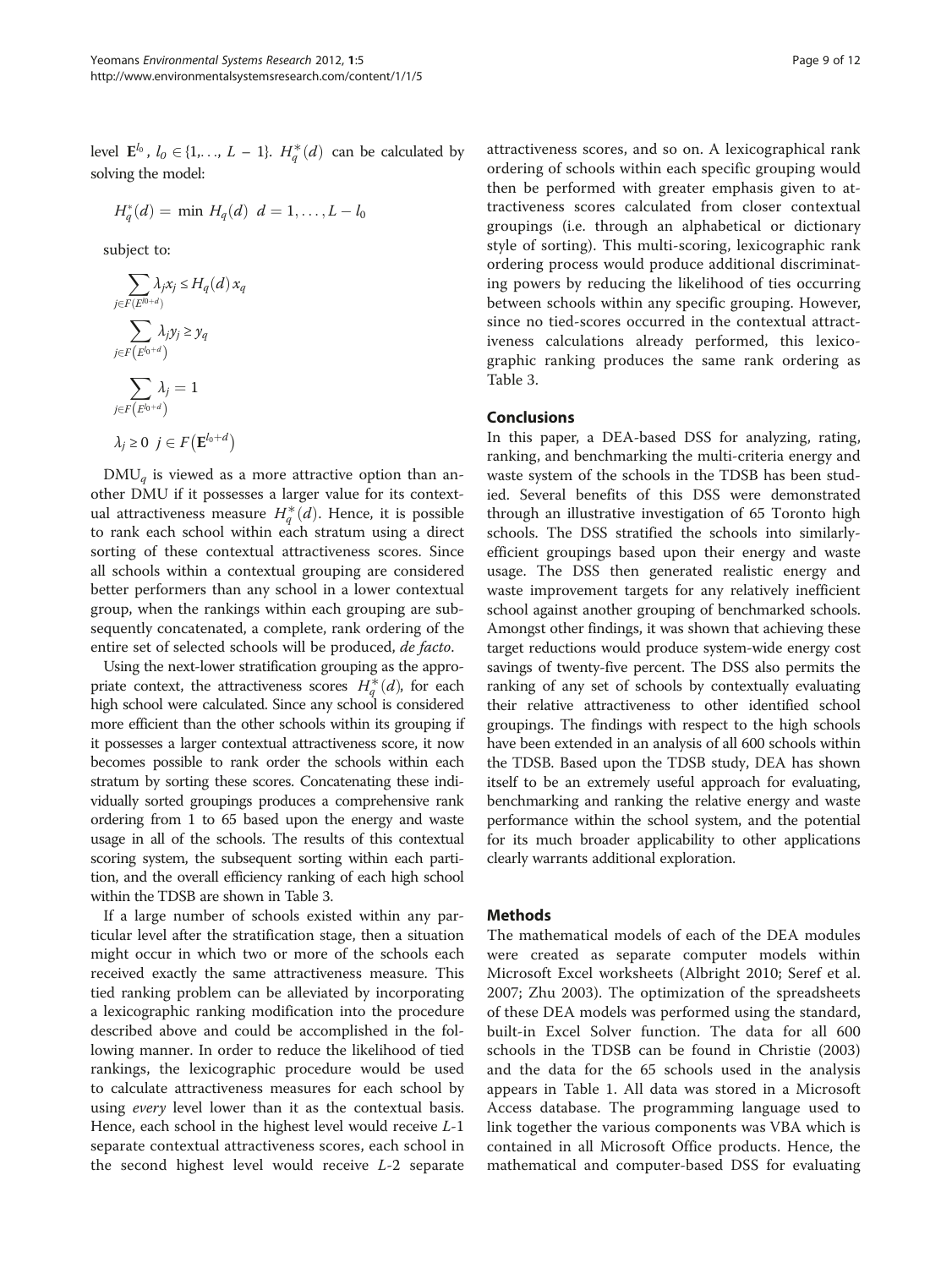|         |                                          | <b>Attractiveness</b> | Overall        |
|---------|------------------------------------------|-----------------------|----------------|
| DMU No. | <b>DMU Name</b>                          | Score Hq(d)           | Ranking        |
| Level 1 |                                          |                       |                |
| 49      | School of Experiential Education         | 0.406                 | 1              |
| 26      | Inglenook Community School               | 0.251                 | $\overline{2}$ |
| Level 2 |                                          |                       |                |
| 19      | Frank Oke SS                             | 0.539                 | 3              |
| 14      | Eastdale CI                              | 0.422                 | 4              |
| Level 3 |                                          |                       |                |
| 33      | Maplewood HS                             | 0.540                 | 5              |
| 22      | Greenwood SS / School of Life Experience | 0.510                 | 6              |
| 24      | Heydon Park SS                           | 0.378                 | 7              |
| Level 4 |                                          |                       |                |
| 44      | Richview CI                              | 0.862                 | 8              |
| 42      | Parkdale CI                              | 0.798                 | 9              |
| 35      | Nelson A Boylen CI                       | 0.725                 | 10             |
| 53      | Sir William Osler HS                     | 0.640                 | 11             |
| 63      | William Lyon Mackenzie CI                | 0.541                 | 12             |
| 55      | Ursula Franklin Academy                  | 0.531                 | 13             |
| Level 5 |                                          |                       |                |
| 12      | Dr Norman Bethune CI                     | 0.889                 | 14             |
| 34      | Martingrove CI                           | 0.870                 | 15             |
| 65      | York Mills CI                            | 0.848                 | 16             |
| 56      | Vaughan Road Academy                     | 0.844                 | 17             |
| 47      | Runnymede CI                             | 0.821                 | 18             |
| 48      | Scarlett Heights Entrepreneurial Academy | 0.802                 | 19             |
| 28      | Kipling Cl                               | 0.773                 | 20             |
| 7       | Central Commerce Collegiate              | 0.728                 | 21             |
| 8       | Central Etobicoke HS                     | 0.707                 | 22             |
| Level 6 |                                          |                       |                |
| 52      | Sir Robert L Borden BTI                  | 0.914                 | 23             |
| 25      | Humberside CI                            | 0.895                 | 24             |
| 30      | Lawrence Park CI                         | 0.861                 | 25             |
| 16      | Emery CI                                 | 0.826                 | 26             |
| 32      | Malvern CI                               | 0.795                 | 27             |
| 31      | Leaside HS                               | 0.763                 | 28             |
| 5       | <b>Bloor Cl</b>                          | 0.757                 | 29             |
| 18      | Etobicoke School of the Arts             | 0.745                 | 30             |
| 59      | West Toronto CI                          | 0.712                 | 31             |
| 46      | Rosedale Heights SS                      | 0.642                 | 32             |
| Level 7 |                                          |                       |                |
| 54      | Thistletown CI                           | 0.896                 | 33             |
| 64      | Woburn Cl                                | 0.859                 | 34             |
| 57      | Victoria Park SS                         | 0.825                 | 35             |
|         |                                          |                       |                |

## <span id="page-9-0"></span>Table 3 Overall rankings of high schools based upon contextual attractiveness scores calculated relative to the next lower partitioning group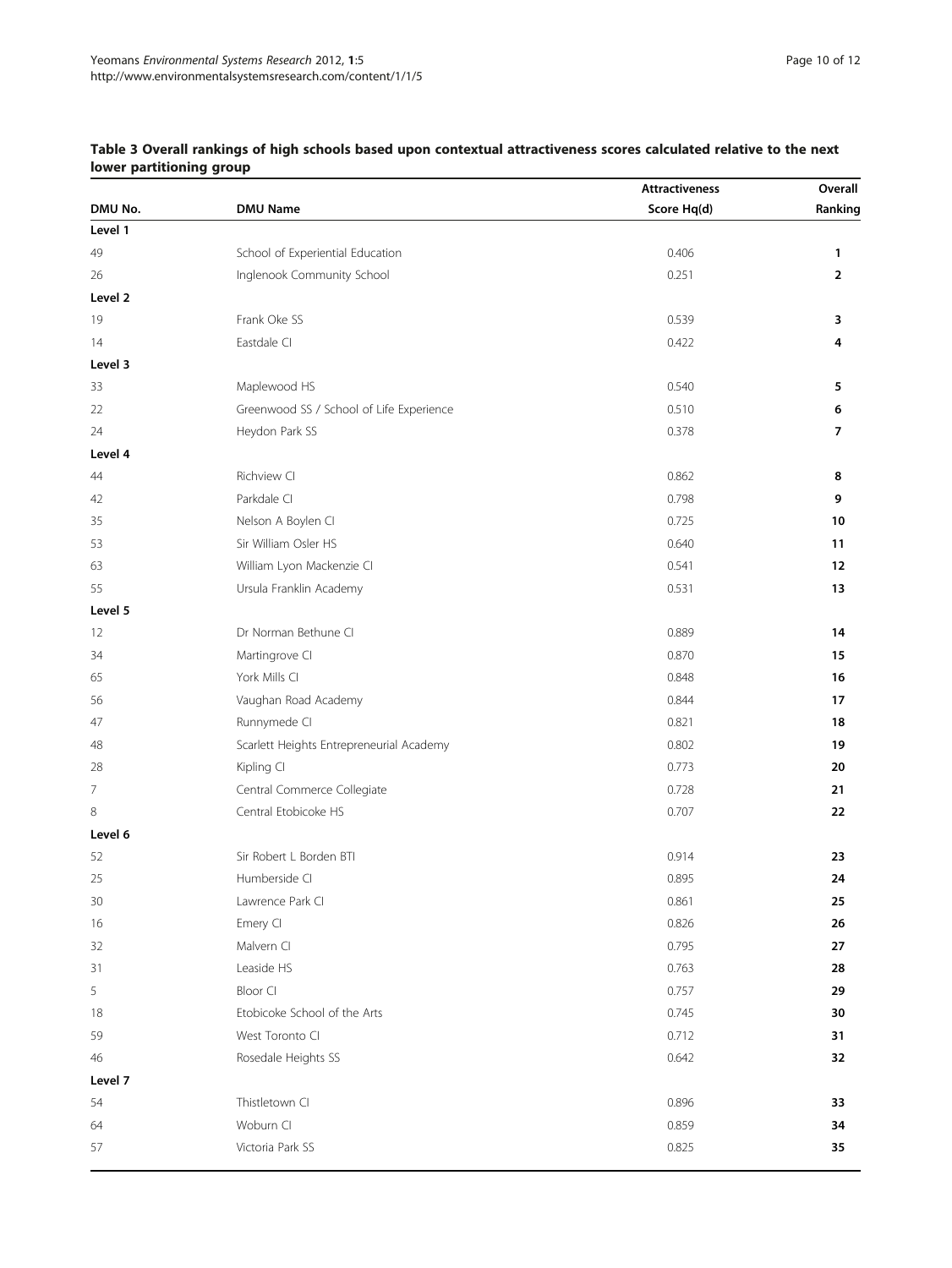|                | wer partitioning group (commaca)                         |       |    |
|----------------|----------------------------------------------------------|-------|----|
| 3              | Bendale BTI                                              | 0.823 | 36 |
| 37             | North Albion CI                                          | 0.820 | 37 |
| 11             | Downsview SS                                             | 0.816 | 38 |
| 38             | North Toronto CI                                         | 0.769 | 39 |
| 15             | Eastern HS of Commerce / Subway Academy I                | 0.760 | 40 |
| 29             | Lakeshore CI                                             | 0.716 | 41 |
| 41             | Oakwood Cl                                               | 0.671 | 42 |
| Level 8        |                                                          |       |    |
| $\overline{4}$ | Birchmount Park CI                                       | 0.852 | 43 |
| 23             | Harbord CI                                               | 0.769 | 44 |
| 9              | CW Jefferys CI                                           | 0.724 | 45 |
| 21             | Georges Vanier SS                                        | 0.699 | 46 |
| 27             | Jarvis Cl                                                | 0.647 | 47 |
| Level 9        |                                                          |       |    |
| 36             | Newtonbrook SS                                           | 0.905 | 48 |
| 45             | Riverdale CI                                             | 0.851 | 49 |
| 20             | George Harvey Cl                                         | 0.840 | 50 |
| 61             | Weston CI                                                | 0.792 | 51 |
| 50             | Silverthorn CI                                           | 0.787 | 52 |
| 13             | Earl Haig SS                                             | 0.725 | 53 |
| 60             | Western Technical-Commercial School / The Student School | 0.547 | 54 |
| Level 10       |                                                          |       |    |
| 10             | David & Mary Thomson Cl                                  | 0.756 | 55 |
| 1              | Agincourt Cl                                             | 0.709 | 56 |
| 17             | Etobicoke CI                                             | 0.524 | 57 |
| 6              | Cedarbrae CI                                             | 0.510 | 58 |
| 43             | RH King Academy                                          | 0.418 | 59 |
| Level 11       |                                                          |       |    |
| 62             | Westview Centennial SS                                   | 0.706 | 60 |
| 40             | Northview Heights SS                                     | 0.541 | 61 |
| 51             | Sir John A Macdonald Cl                                  | 0.534 | 62 |
| Level 12       |                                                          |       |    |
| 58             | West Hill CI                                             | 0.923 | 63 |
| 39             | Northern SS                                              | 0.889 | 64 |
| $\overline{2}$ | Albert Campbell CI                                       | 0.657 | 65 |

#### Table 3 Overall rankings of high schools based upon contextual attractiveness scores calculated relative to the next lower partitioning group (Continued)

the performance of the TDSB was created using software residing on essentially all personal computers.

#### Abbreviations

DSS: Decision support system; DEA: Data envelopment analysis; TDSB: Toronto district school board; DMU: Decision making unit; VBA: Visual basic for applications.

#### Competing interests

The author declares that there are no competing interests.

#### Acknowledgments

This work was supported in part by grant OGP0155871 from the Natural Sciences and Engineering Research Council. The author would like to thank Richard Christie of the Toronto District School Board for providing access to the energy and waste data of the various schools.

#### Author's contributions

JSY is the sole author of this paper, and read and approved the final manuscript.

Received: 16 May 2012 Accepted: 14 August 2012 Published: 14 August 2012